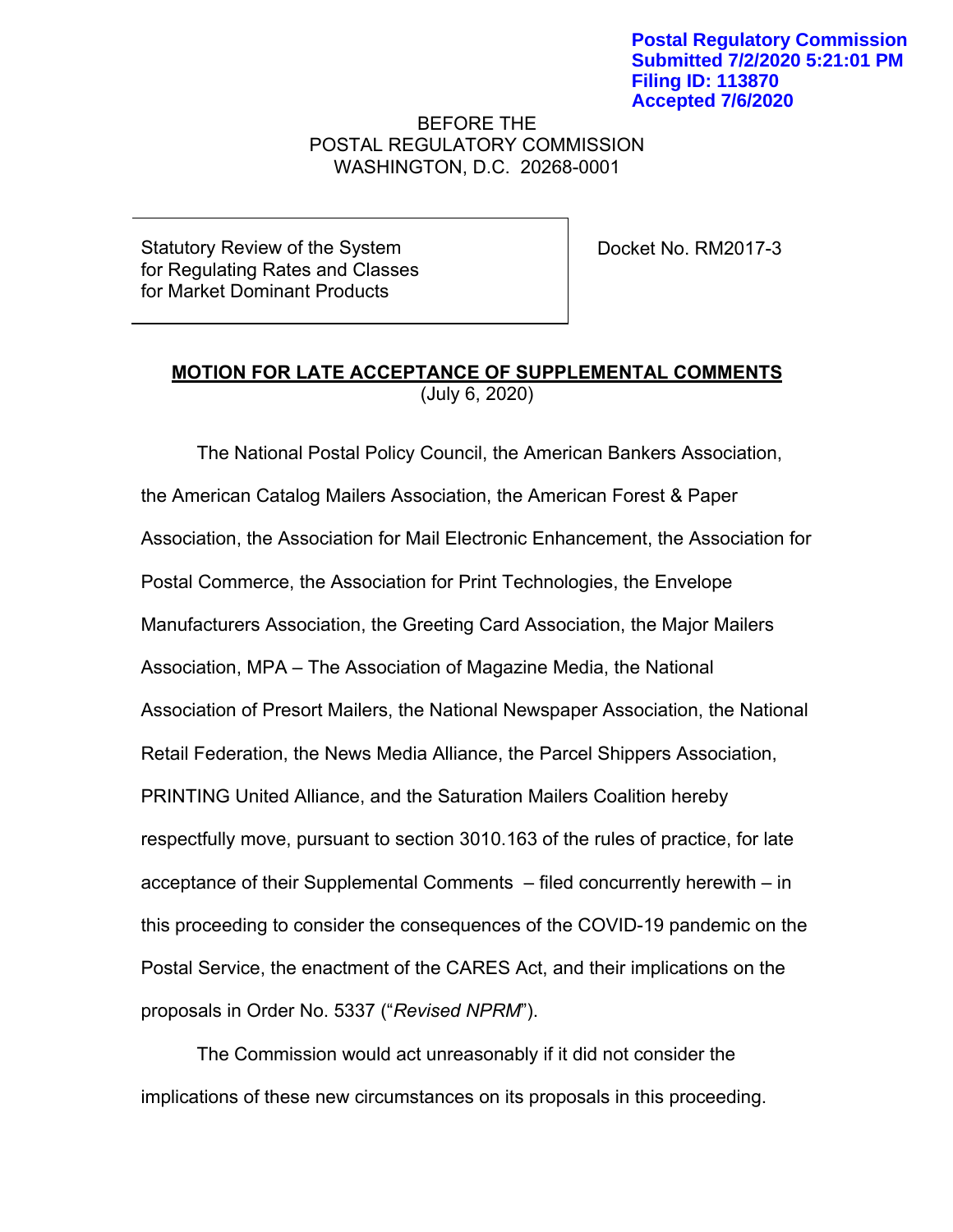Accordingly, the undersigned parties move that the Commission accept

their late-filed Supplemental Comments submitted concurrently herewith.

Respectfully submitted,

Arthur B. Sackler Executive Director NATIONAL POSTAL POLICY COUNCIL 1629 K Street, N.W. Suite 300 Washington D.C. 20006 (202) 508-3687

Robin Cook Vice President and Senior Counsel Office of Legislative Affairs and Chief Counsel AMERICAN BANKERS ASSOCIATION 1120 Connecticut Avenue NW Washington, DC 20036 (202) 663-5339 rcook@aba.com

Mark Pitts Executive Director, Printing-Writing Papers, Pulp and Tissue Mark Pitts@afandpa.org AMERICAN FOREST & PAPER **ASSOCIATION** 1101 K Street, N.W., Suite 700 Washington, D.C. 20005 (202) 463-2764

Matthew D. Field Ian D. Volner VENABLE LLP 600 Massachusetts Avenue, N.W. Washington, DC 20001 (202) 344-8281 mfield@venable.com idvolner@venablecom Counsel for ASSOCIATION FOR POSTAL **COMMERCE** 

By: /s/ William B. Baker William B. Baker POTOMAC LAW GROUP, PLLC 1300 Pennsylvania Avenue, N.W. Suite 700 Washington, D.C. 20004 (571) 317-1922 wbaker@potomaclaw.com

> Hamilton Davison President & Executive Director THE AMERICAN CATALOG MAILERS ASSOCIATION, INC. PO Box 41211 Providence, RI 02940-1211 (800) 509-9514 hdavison@catalogmailers.org

Steve Krejcik President ASSOCIATION FOR MAIL ELECTRONIC ENHANCEMENT 1260 E 88th Street Newaygo, MI 49337 (708) 485-4764 AMEE.President@gmail.com

Ken Garner Senior Vice President ASSOCIATION FOR PRINT **TECHNOLOGIES** 1896 Preston White Drive Reston, Virginia 20191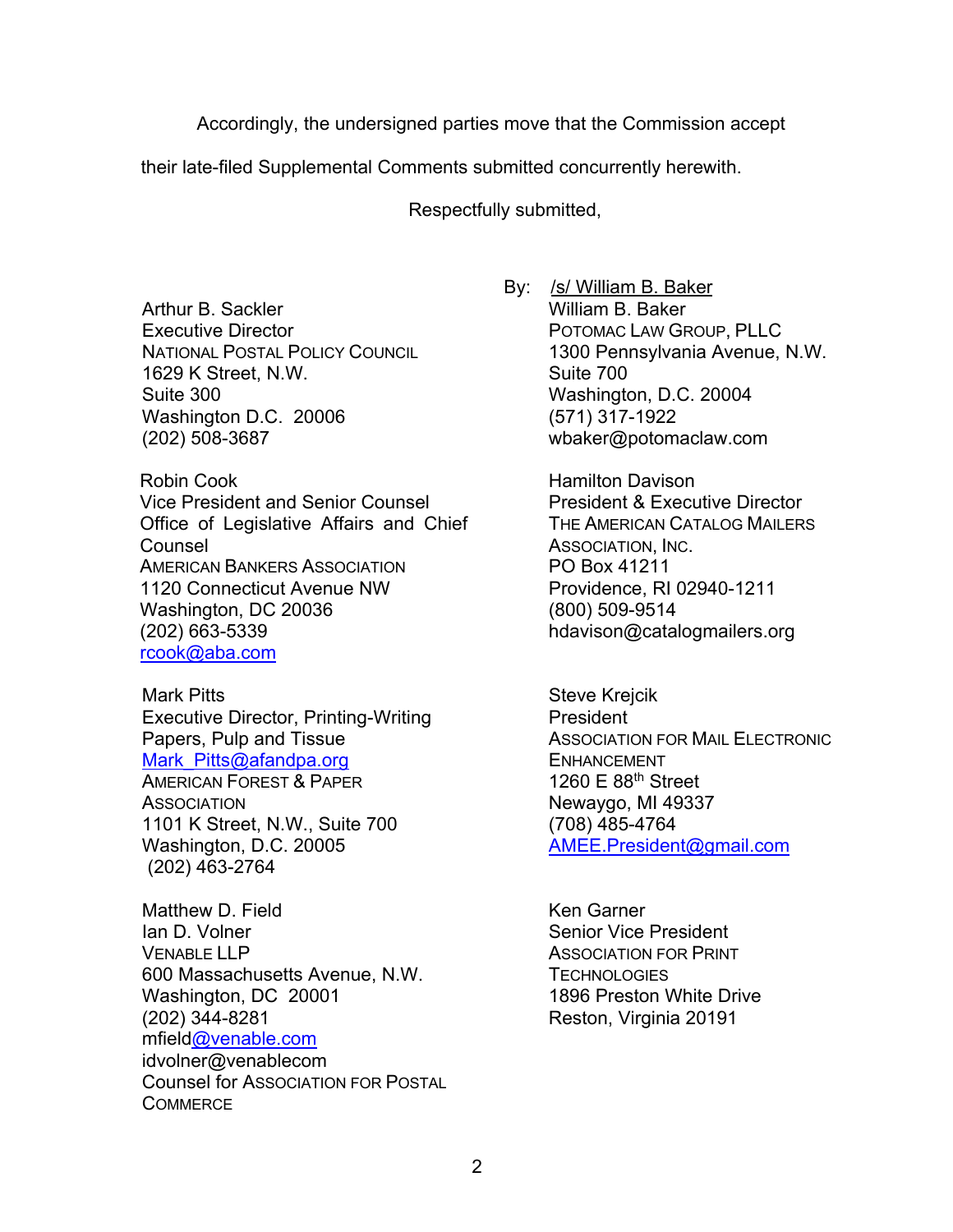Maynard H. Benjamin President and CEO ENVELOPE MANUFACTURERS **ASSOCIATION** 700 S. Washington St. Ste. 260 Alexandria, VA 22314

Todd Haycock **President** MAJOR MAILERS ASSOCIATION 5220 Robert J Mathews Parkway Eldorado Hills CA 95762 631-708-4258 Todd.Haycock@broadridge.com

Robert Galaher Executive Director and CEO NATIONAL ASSOCIATION OF PRESORT MAILERS PO Box 3552 Annapolis, MD 21403-3552 (877) 620-6276

David French Senior Vice President, Government Relations NATIONAL RETAIL FEDERATION 1101 New York Avenue, NW, STE 1200 Washington, DC 20005

James Pierce Myers Attorney at Law General Counsel for PARCEL SHIPPERS ASSOCIATION 320 South West Street STE 110 Alexandria, Virginia 22314 (703) 627-5112

David F. Stover 2970 S. Columbus St., No. B1 Arlington, VA 22206-1450 (703) 998-2568 or (703) 395-1765 E-mail: postamp02@gmail.com Counsel for GREETING CARD **ASSOCIATION** 

Eric S. Berman Venable LLP 600 Massachusetts Ave., N.W. Washington, DC 20001 (202) 344-4661 esberman@venable.com Counsel for MPA - THE ASSOCIATION OF MAGAZINE MEDIA

Tonda F. Rush CNLC,LLC 3898 30th St N Arlington VA 22207 (703) 798 3159 tonda@nna.org Counsel to NATIONAL NEWSPAPER **ASSOCIATION** 

Paul J. Boyle Senior Vice President/Public Policy NEWS MEDIA ALLIANCE 4401 Wilson Boulevard Suite 900 Arlington, Virginia 22203

Michael Makin Executive Vice President PRINTING UNITED ALLIANCE 1325 G Street, NW Suite 500 Washington, DC 20005